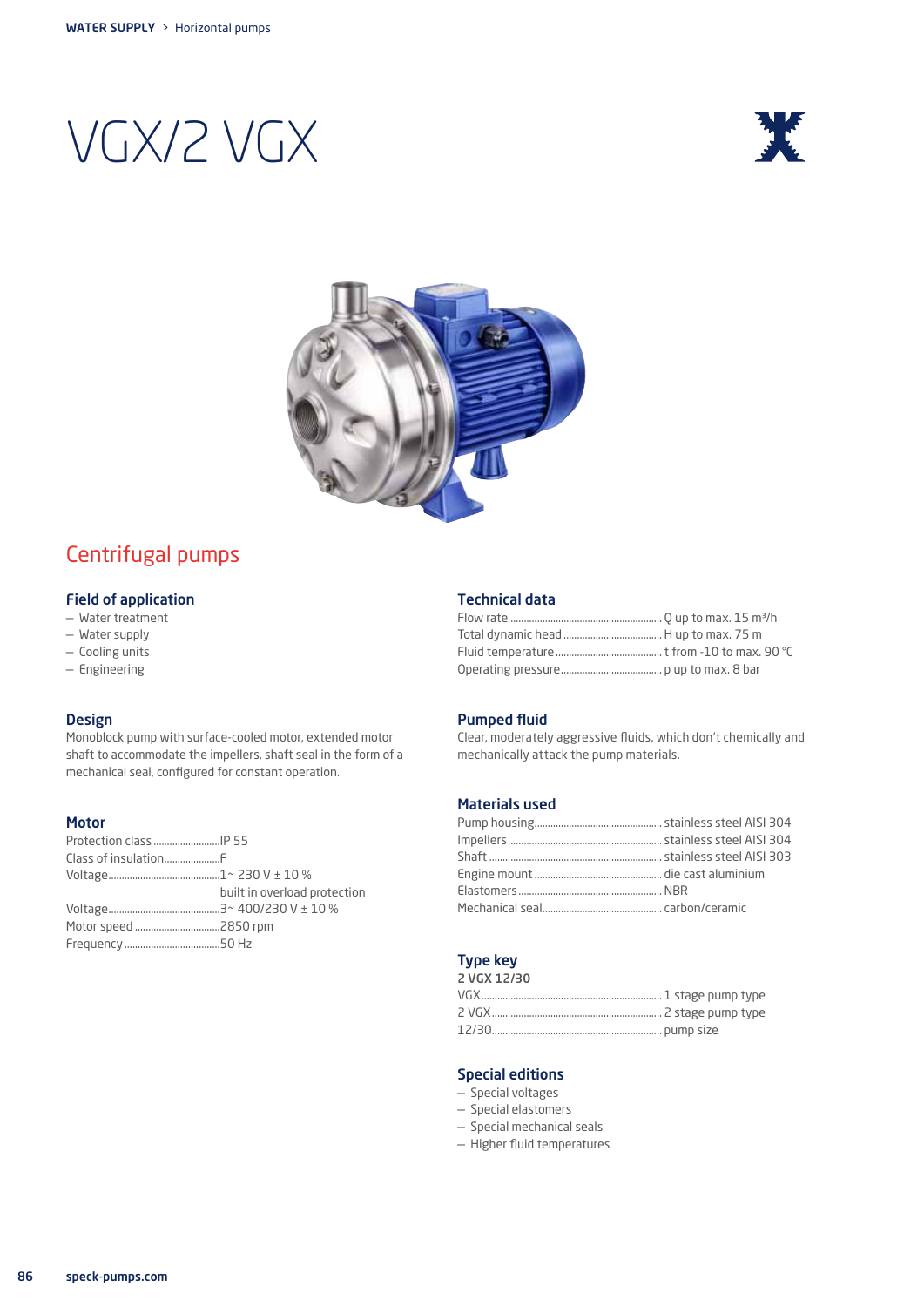



# Characteristics

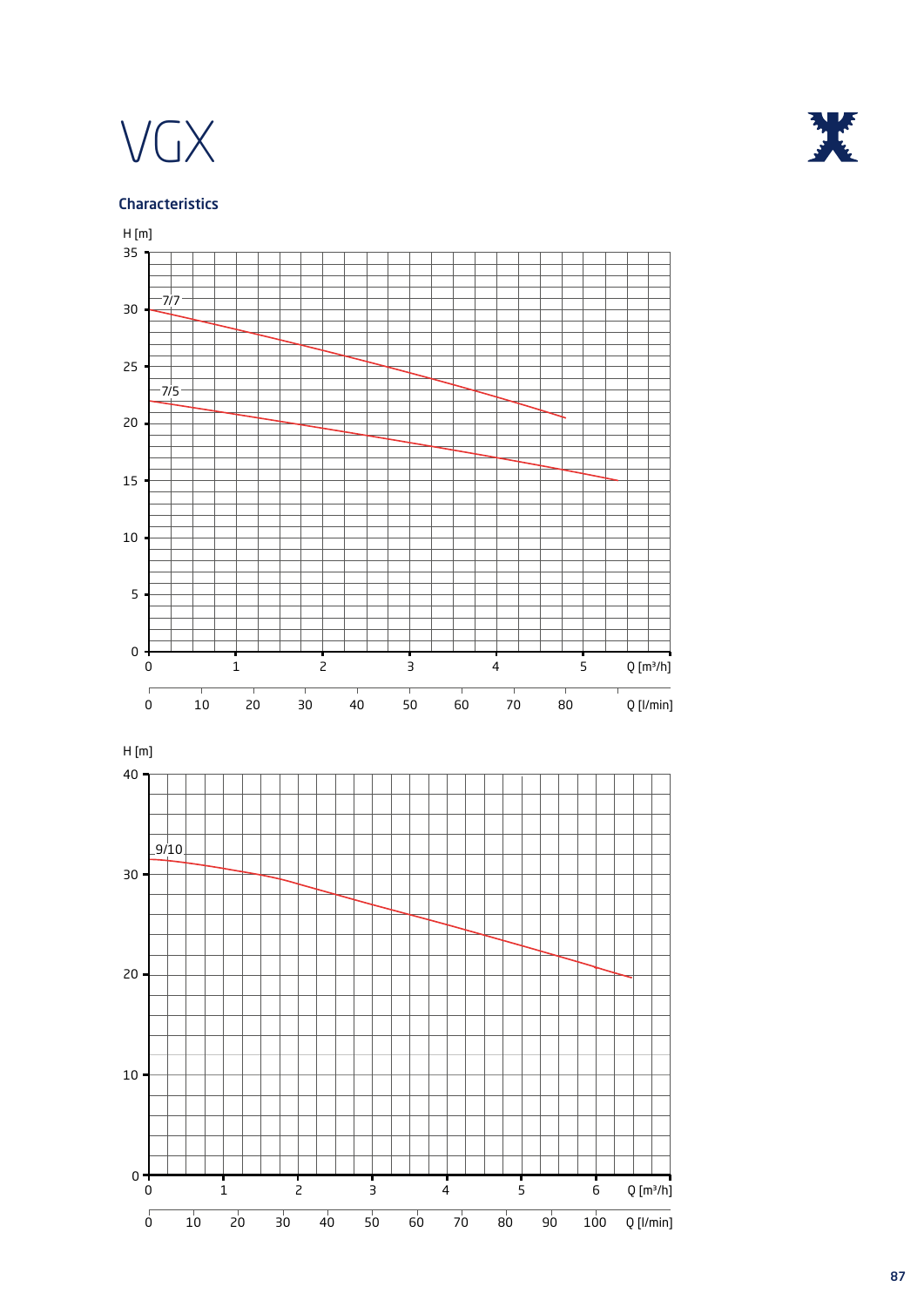

#### Characteristics



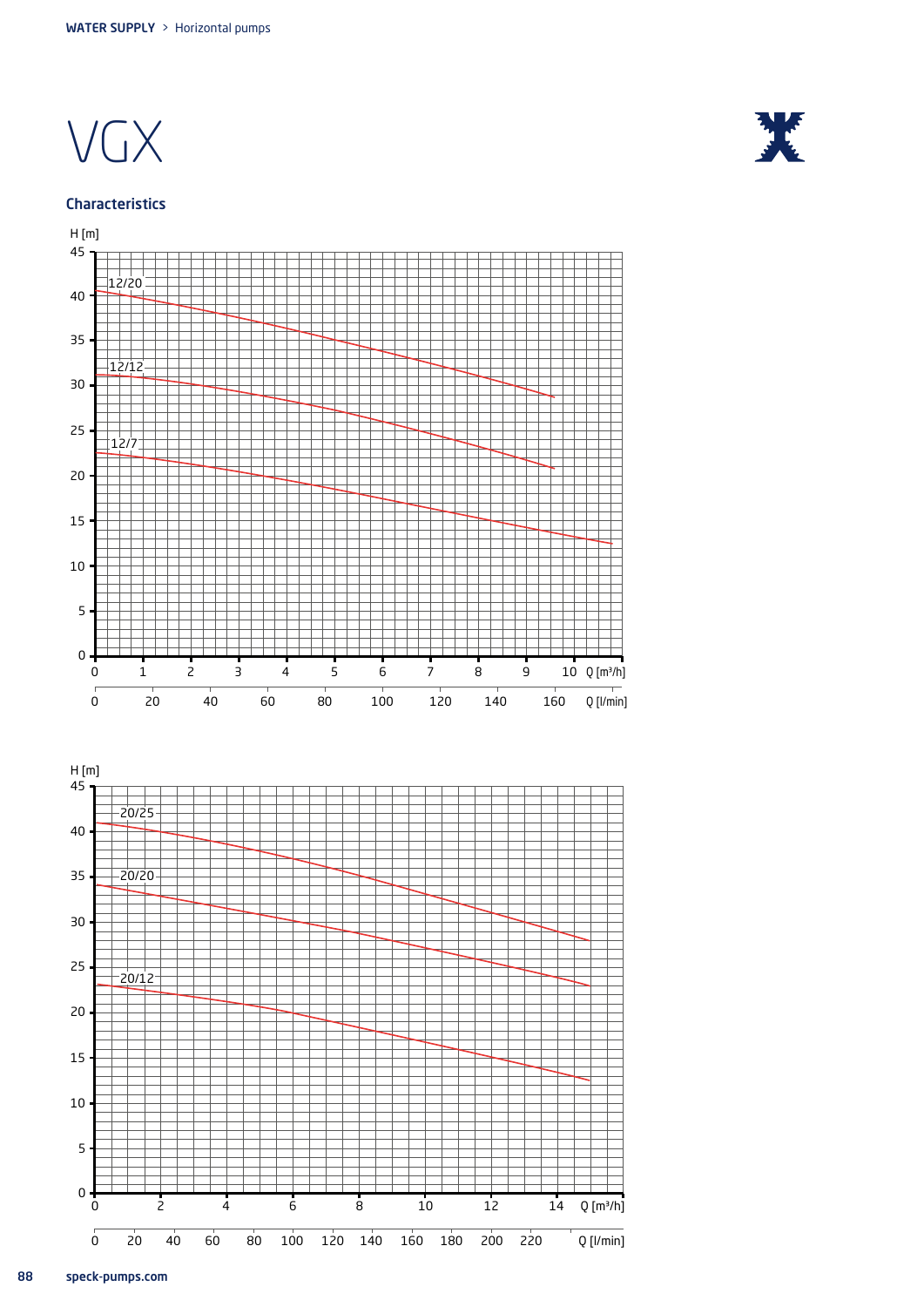# 2 VGX





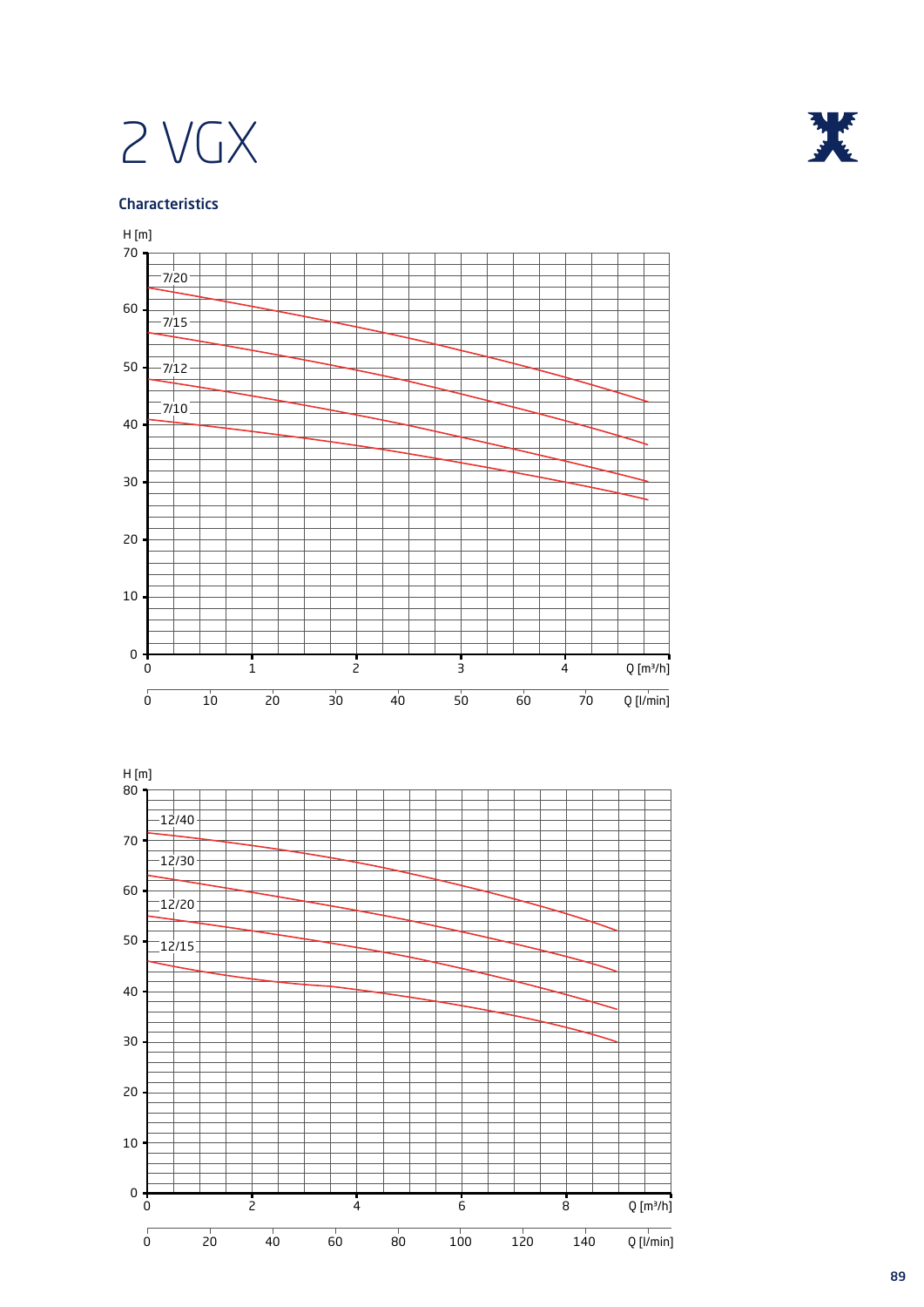2 VGX

## Characteristics



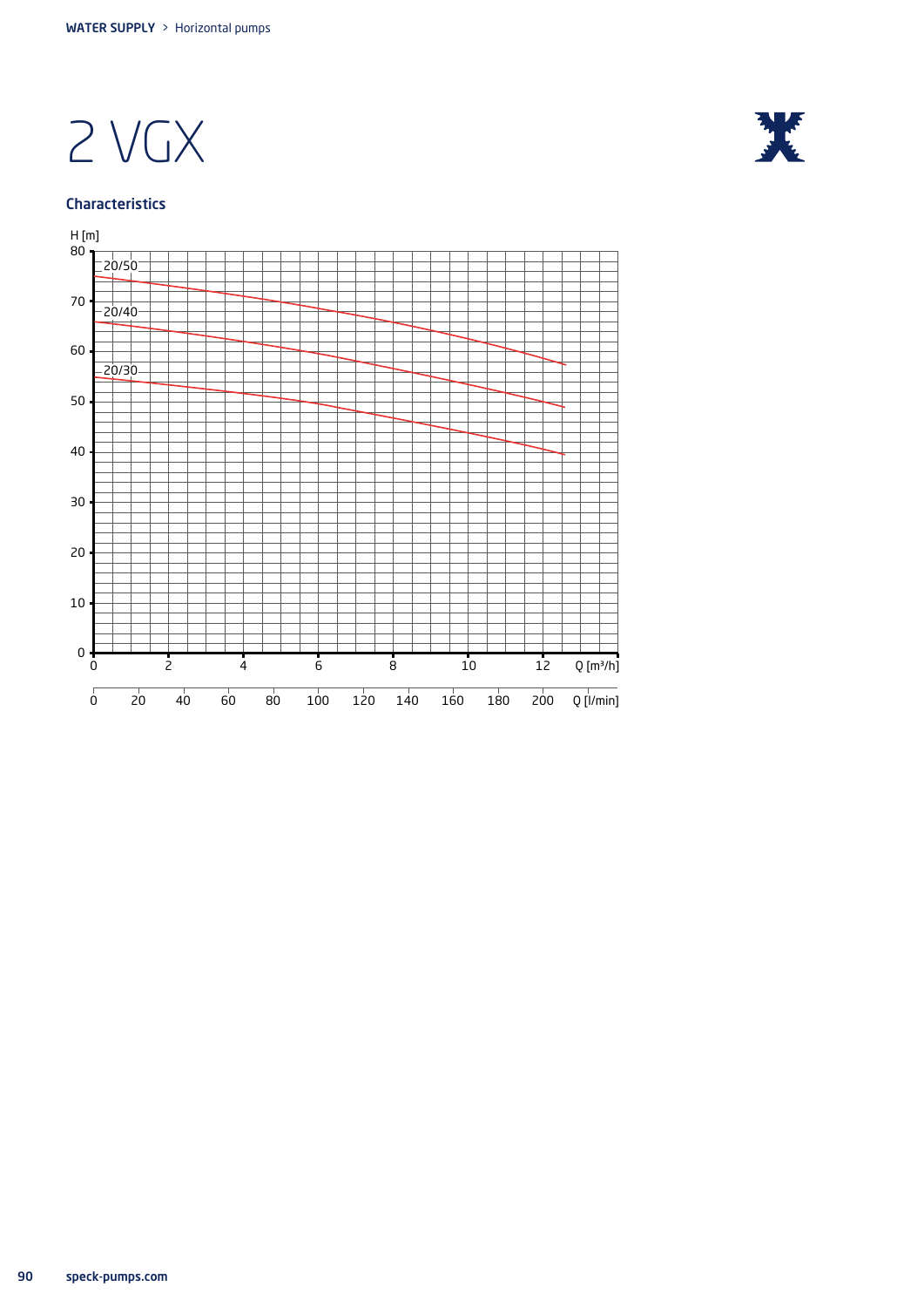



# Technical data

| <b>Type</b>      | Inlet connection<br>(Rp) | <b>Outlet connection Power output</b><br>(Rp) | $P2$ (kW) | <b>Rated current (A)</b><br>3~ Y/∆ 400/230 V | Rated current (A)<br>$1 - 230V$ | Weight (kg)<br>$3 - 1 -$ |
|------------------|--------------------------|-----------------------------------------------|-----------|----------------------------------------------|---------------------------------|--------------------------|
| <b>VGX 7/5</b>   | $1\frac{1}{4}$           | 1                                             | 0.37      | 1.40/2.40                                    | 3.40                            | 9.10/9.10                |
| <b>VGX 7/7</b>   | $1\frac{1}{4}$           | 1                                             | 0.55      | 2.00/3.50                                    | 5.00                            | 10.40/10.40              |
| <b>VGX 9/10</b>  | $1\frac{1}{4}$           | 1                                             | 0.75      | 1.70/3.00                                    | 5.60                            | 11.90/11.90              |
| <b>VGX 12/7</b>  | $1\frac{1}{4}$           | $\mathbf{1}$                                  | 0.55      | 1.85/3.20                                    | 4.60                            | 10.40/10.40              |
| <b>VGX 12/12</b> | $1\frac{1}{4}$           | $\mathbf{1}$                                  | 0.90      | 2.50/4.30                                    | 6.90                            | 12.50/12.50              |
| <b>VGX 12/20</b> | $1\frac{1}{4}$           | $\mathbf{1}$                                  | 1.50      | 4.10/7.10                                    | 9.30                            | 17.20/17.20              |
| <b>VGX 20/12</b> | $1\frac{1}{2}$           | 1                                             | 0.90      | 2.50/4.30                                    | 6.30                            | 16.30/16.30              |
| <b>VGX 20/20</b> | $1\frac{1}{2}$           | $\mathbf{1}$                                  | 1.50      | 4.10/7.10                                    | 10.20                           | 15.30/15.30              |
| <b>VGX 20/25</b> | $1\frac{1}{2}$           | 1                                             | 1.80      | 4.70/8.20                                    |                                 | $17.00/-$                |
| 2 VGX 7/10       | $1\frac{1}{4}$           | $\mathbf{1}$                                  | 0.75      | 1.70/3.00                                    | 6.00                            | 12.60/12.60              |
| 2 VGX 7/12       | $1\frac{1}{4}$           | $\mathbf{1}$                                  | 0.90      | 2.50/4.30                                    | 7.00                            | 13.70/13.70              |
| 2 VGX 7/15       | $1\frac{1}{4}$           | $\mathbf{1}$                                  | 1.10      | 3.30/5.80                                    | 8.10                            | 17.00/17.00              |
| 2 VGX 7/20       | $1\frac{1}{4}$           | 1                                             | 1.50      | 4.10/7.10                                    | 10.00                           | 20.10/19.20              |
| 2 VGX 12/15      | $1\frac{1}{4}$           | $\mathbf{1}$                                  | 1.10      | 3,30/5,80                                    | 8.30                            | 15.60/15.60              |
| 2 VGX 12/20      | $1\frac{1}{4}$           | 1                                             | 1.50      | 4.10/7.10                                    | 10.20                           | 18.30/17.40              |
| 2 VGX 12/30      | $1\frac{1}{4}$           | 1                                             | 2.20      | 4.70/8.20                                    |                                 | $26.10/-$                |
| 2 VGX 12/40      | $1\frac{1}{4}$           | $\mathbf{1}$                                  | 3.00      | 6.40/11.10                                   |                                 | $27.80/-$                |
| 2 VGX 20/30      | $1\frac{1}{2}$           | $\mathbf{1}$                                  | 2.20      | 4.70/8.20                                    |                                 | 26.60/                   |
| 2 VGX 20/40      | $1\frac{1}{2}$           | 1                                             | 3.00      | 6.40/11.10                                   |                                 | $27.60/-$                |
| 2 VGX 20/50      | $1\frac{1}{2}$           | $\mathbf 1$                                   | 3.70      | 8.70/15.10                                   |                                 | $35.60/-$                |

# Order information

| <b>Type</b>      | Three-phase<br>3~400/230V | <b>Single phase</b><br>$1 - 230V$ |  |
|------------------|---------------------------|-----------------------------------|--|
|                  | article no.               | article no.                       |  |
| <b>VGX 7/5</b>   | 641.1100.137A             | 641.1100.138A                     |  |
| <b>VGX 7/7</b>   | 641.1101.137A             | 641.1101.138A                     |  |
| <b>VGX 9/10</b>  | 641.1202.137A             | 641.1202.138A                     |  |
| <b>VGX 12/7</b>  | 641.1301.137A             | 641.1301.138A                     |  |
| <b>VGX 12/12</b> | 641.1303.137A             | 641.1303.138A                     |  |
| <b>VGX 12/20</b> | 641.1305.137A             | 641.1305.138A                     |  |
| <b>VGX 20/12</b> | 641.1403.137A             | 641.1403.138A                     |  |
| <b>VGX 20/20</b> | 641.1405.137A             | 641.1405.138A                     |  |
| <b>VGX 20/25</b> | 641.1406.137A             |                                   |  |
| 2 VGX 7/10       | 641.2102.137A             | 641.2102.138A                     |  |
| 2 VGX 7/12       | 641.2103.137A             | 641.2103.138A                     |  |
| 2 VGX 7/15       | 641,2104,137A             | 641,2104,138A                     |  |
| 2 VGX 7/20       | 641.2105.137A             | 641.2105.138A                     |  |
| 2 VGX 12/15      | 641.2304.137A             | 641,2304,138A                     |  |
| 2 VGX 12/20      | 641,2305,137A             | 641.2305.138A                     |  |
| 2 VGX 12/30      | 641.2307.137A             |                                   |  |
| 2 VGX 12/40      | 641.2308.137A             |                                   |  |
| 2 VGX 20/30      | 641.2407.137A             |                                   |  |
| 2 VGX 20/40      | 641.2408.137A             |                                   |  |
| 2 VGX 20/50      | 641.2409.137A             |                                   |  |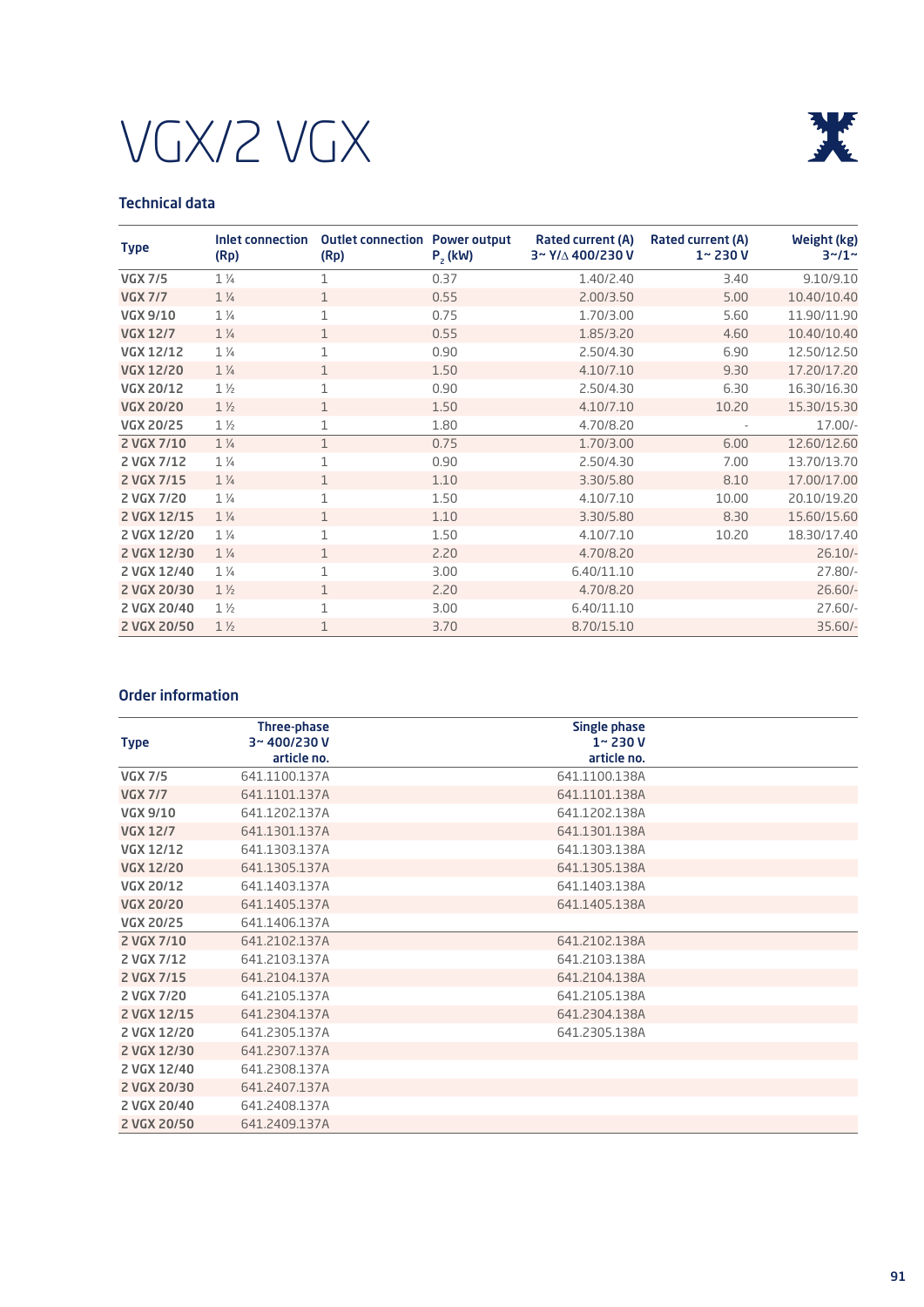VGX

## **Dimensions**



| <b>Type</b>      | A   | В<br>$3 - 11 -$ |       | н         | H <sub>1</sub> | H <sub>2</sub> | H3  | <b>H4</b>       | M     | <b>M1</b> | N       | <b>N1</b> | R     | W                  | <b>DNA</b><br><b>Rp</b> |
|------------------|-----|-----------------|-------|-----------|----------------|----------------|-----|-----------------|-------|-----------|---------|-----------|-------|--------------------|-------------------------|
| <b>VGX 7/5</b>   | 208 | 320/321         | 181   | 229.5 106 |                | 123.5 207      |     | 21 <sub>6</sub> | 50    | 38.       | 120     | - 160     | 108   | $92.5 \quad 1\,\%$ |                         |
| <b>VGX 7/7</b>   | 208 | 320/321         | 181   | 229.5 106 |                | 123.5 207      |     | 216             | 50    | 38        | 120 160 |           | 108   | $92.5 \quad 1\,\%$ |                         |
| VGX 9/10         | 208 | 320/321         | 198.5 | 229.5     | 106            | 123.5 207      |     | 216             | 50    | 38        | 120     | - 160     | 108   | $92.5 \quad 1\,\%$ |                         |
| <b>VGX 12/7</b>  | 208 | 320/321         | 198.5 | 229.5 106 |                | 123.5 207      |     | 216, 50         |       | 38        | 120 160 |           | 108   | $92.5 \quad 1\%$   |                         |
| VGX 12/12        | 208 | 332/321         | 198.5 | 229.5 106 |                | 123.5 207      |     | 235             | 50    | 38        | 120 160 |           | 108   | $92.5 \quad 1\,\%$ |                         |
| VGX 12/20        | 232 | 371.5/346.5     | 198.5 | 250       | 118            | 132 237        |     | 248.5 55        |       | 40        | 140     | 180       | 105.5 |                    | 95 1 1/4                |
| VGX 20/12        | 208 | 332/321         | 181   | 2295      | 106            | 123.5          | 207 | 235             | 50    | 38        | 120     | - 160     | 108   | $92.5 \quad 1\%$   |                         |
| <b>VGX 20/20</b> | 208 | 371.5/346.5     | 198.5 | 229.5 106 |                | 123.5 225      |     | 236.5 55        |       | 40        | 140     | -180      | 105.5 |                    | $95 \t1\frac{1}{2}$     |
| VGX 20/25        | 232 | $371.5/-$       | 198.5 |           | 250 118        | 132 237        |     |                 | $-55$ | 40        | 140     | 180       | 105.5 |                    | 95 1 1/2                |